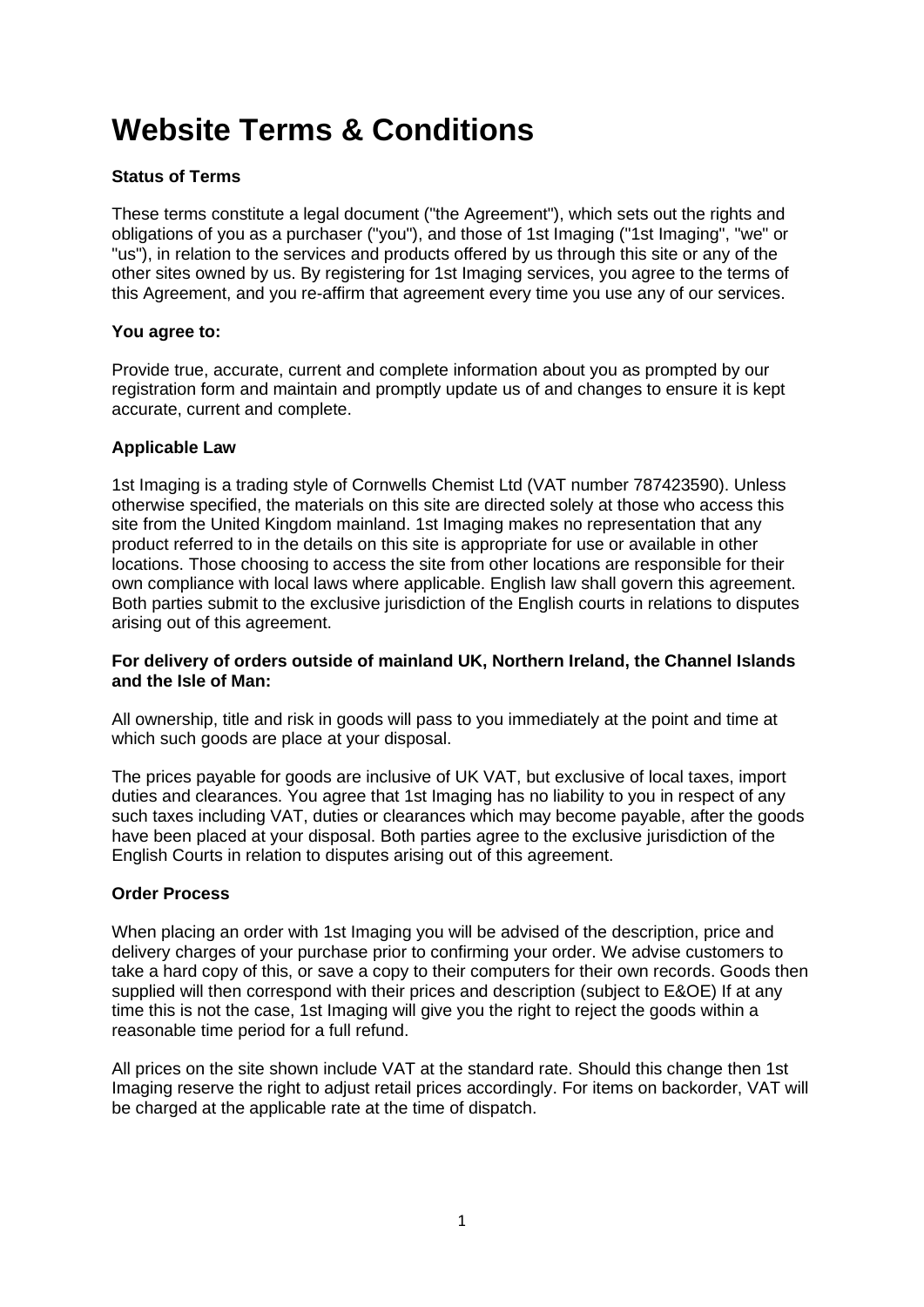In the unlikely event that an incorrect price is shown on the website, we reserve the right to abstain from fulfilling your order at that price. You will of course be notified, and at that point be informed of the correct price and give the opportunity to proceed with your order.

You also agree that we may use personal data to carry out relevant fraud checks concerning your transaction. Information may be shared with a fraud prevention or credit reference agency whom may keep a record of that information.

## **Returns Policy**

Subject to the right of Consumers to return goods for refund under The Supply of Goods and Services Act and Distance Selling Regulations, 1st Imaging does not sell products on a trial basis. Customers are strongly advised to check suitability and specifications of products before ordering.

You have the right to cancel your purchase at any time either before or up to 7 working days following the day you receive the goods by: e-mailing us at [sales@1stimaging.com](mailto:sales@1stimaging.com) stating your name, a description of the goods or services concerned and the order number of the cancelled order, or phoning us on 01782 634 580 (Monday to Friday from 9am to 5.30pm excluding public holidays) - please have your order reference number and delivery details to hand.

If you exercise your right to cancel your order after the goods have been despatched, you will be responsible for returning the goods to 1st Imaging at your own risk and cost, therefore, we strongly recommend you use an insured delivery method such as Royal Mail Special Delivery. All returns are subject to the following conditions, except where the goods are faulty or incorrectly described on the website.

- Software, memory cards, DVDs, and Pre-recorded videotapes can only be accepted if still sealed. This policy is to avoid any potential breach of the Copyright, Designs and Patents Act (CDPA) 1988. All opened software is exempt from return under the terms of the distance Selling Regulations (SI2334/2000). Software that arrives damaged or is physically faulty may be returned under our normal returns policy.
- This offer does not apply to film, developing or Printing services.
- A proof of purchase must be supplied.
- We request you return any free gifts which came with the product.
- We will not refund any items that have been specially ordered to your individual specification or personalised.

You cannot cancel your purchase when:

- the seal has been broken on any video tapes, DVD's memory cards, or software
- the goods were special order to your specification
- 28 days has elapsed following receipt of the goods

Until such time as you return the goods to us you must take reasonable care of the item(s).

To authorise your return you must prior to returning any goods received, contact our Customer Services on 01782 634 580 or e-mail us at [sales@1stimaging.com](mailto:sales@1stimaging.com) stating your name, a description of the goods or services concerned and the order number of the cancelled order. Failure to do so will result in a delay in processing your refund or the product being returned to you. All authorised returns must be returned to 1st Imaging Returns Dept, 25 Ironmarket, Newcastle-under-Lyme, Staffs, ST5 1RH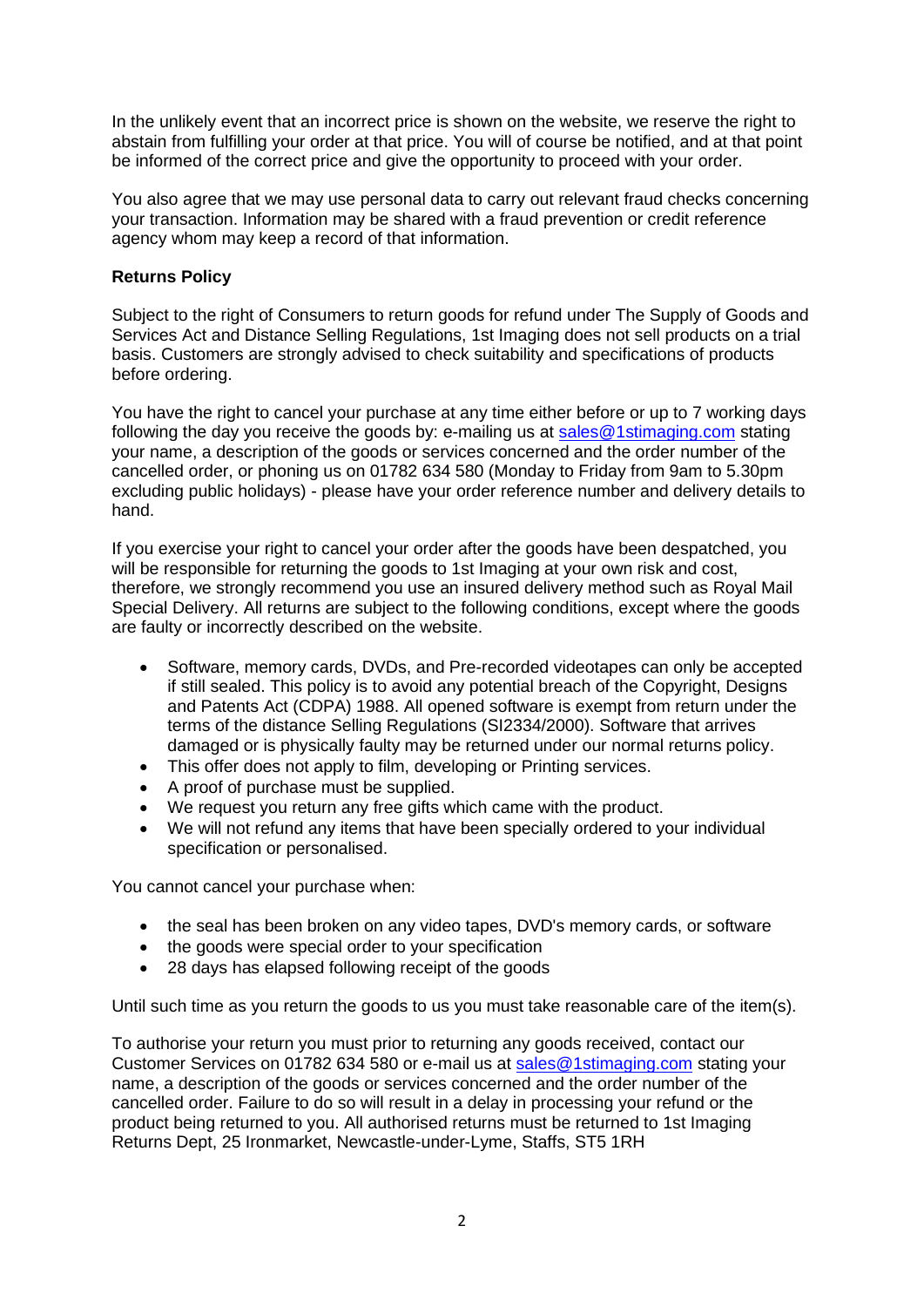You will always have the option of an exchange or refund if the fault occurs within 28 days of delivery. If there is a fault with your product within 6 months of delivery but after the first 28 days, we will always offer a repair in the first instance. As an exception you may be offered an exchange or (full or partial) refund. After 6 months but within 12 months we will offer a repair only. In all cases we reserve the right to inspect the product and verify the fault and, if no fault is found return the product to you. No refund will be processed until the returned goods have been received by ourselves and an appraisal made as to any fault.

Following us receiving your instruction to cancel your order you will be refunded within 30 days.

We strongly recommend you use an insured method such as Royal Mail Special Delivery. Replacement goods are sent by standard delivery only (i.e. premium services are not available)

THIS RETURNS POLICY DOES NOT AFFECT YOUR LEGAL RIGHTS. DETAILS OF YOUR LEGAL RIGHTS ARE AVAILABLE FROM THE CITIZENS ADVICE BUREAU OR CONSUMER DIRECT.

## **Website, Ebay & Store Pricing**

Our website and eBay prices normally reflect a better deal by buying on-line. This will mean that the price quoted is for buying that product solely through the website, and will not generally be available through our Retail store. In some cases we might offer the website prices in-store also, please check by calling us on 01782 634580

#### **Genuine UK Stock**

At 1st Imaging we are proud to be able to say that we bring you both fantastic deals and prices from all the leading manufacturers. We deal directly with all the major brands and suppliers and do not source any equipment overseas. Purchasing equipment that has been sourced outside of the UK supplier network may not warrant the support from the UK with regards to warranty or product support. All our stock is UK sourced so you may have confidence your purchase has a full UK warranty and specifications.

## **Payment**

We accept 'Paypal' providing the following

- payment is made from a 'verified' paypal account
- shipping can only be made to a PayPal 'confirmed' delivery address

If you are unsure if your account is verified or your address confirmed, please review your PayPal account details or contact us for more information. Failure to adhere to the above may result in the delay or cancellation of your order.

Payment may also be made at our retail outlet in person.

We do not store credit card details nor do we share customer details with any 3rd parties

#### **Online Vouchers**

Only one promotional voucher permitted per order.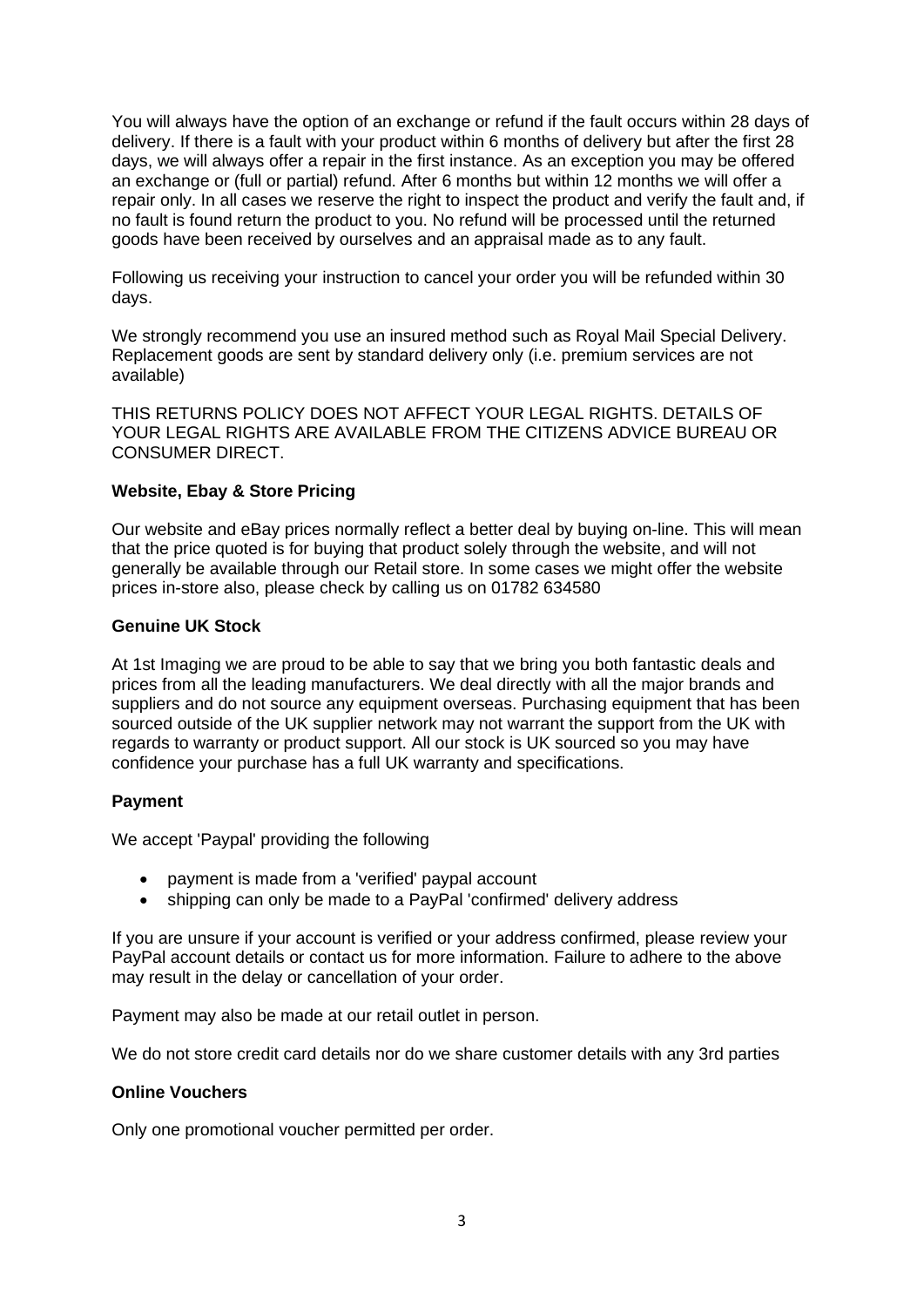Promotional voucher codes may only be redeemed at www.1stimaging.com towards the purchase or delivery of products and cannot be redeemed in store.

Minimum purchase values may apply exclusive to postage and packing.

Retrospective use of vouchers is not permitted.

Promotional vouchers have a cash value of £0.001 and are not transferrable or assignable.

1st Imaging reserve the right to cancel / remove online voucher code promotions at any time

Vouchers for free delivery will only apply to mainland UK

## **Delivery**

Orders received by 3pm are normally dispatched the same day for delivery (weekends incur extra charge). We guarantee all orders will be received within 30 days. If 1st Imaging cannot deliver within 30 days you will be notified immediately to arrange another time for delivery, or if you would prefer, to cancel your order.

For a complete explanation of delivery charges please see delivery details page.

## **Errors and Omissions**

Whilst 1st Imaging makes every effort to ensure that all of the information on our website is accurate and up to date, there may on occasion be instances when this is not the case. We will always promptly correct any issues or errors bought to our attention. If you find an error please contact us directly by emailing us at [sales@1stimaging.com.](mailto:sales@1stimaging.com)

We are not able to accept responsibility for information of opinions from third parties, contained within this site or for the content of links external to this site.

1st Imaging shall not be liable either in contract, tort, negligence, statutory duty or otherwise, for any direct loss or damage (including loss or damage which is reasonably foreseeable or occurs naturally in the course of things) resulting from any acts, omissions, failures or delays occurring on or in relation to those parts of the Internet not under 1st Imaging's direct control including, without limitation, damage for loss of business, loss of sales, non payment of sums due, loss of profits, business interruption, loss of reputation, loss of business information, or any other pecuniary loss (even where 1st Imaging has been advised of the possibility of such loss or damage).

## **Complaints Procedure**

In the unlikely event that you have any complaints as to our service or any of the goods and services supplied to you from our site, please contact us by either calling us on 01782 634 580 or sending an email to [customer-service@1stimaging.com](mailto:customer-service@1stimaging.com) or writing to us at 1st Imaging, 25 Ironmarket, Newcastle-under-Lyme, Staffs, ST5 1RH

All complaints are taken seriously and will be investigated as soon as they are brought to our notice. We will endeavour to rectify any problems as soon as possible.

## **Battery Recycling Scheme**

Under the Waste Battery Regulations, 1st Imaging is now offering a take back scheme for all portable waste batteries. You can return your waste batteries to our business premises in person (PLEASE DO NOT POST)